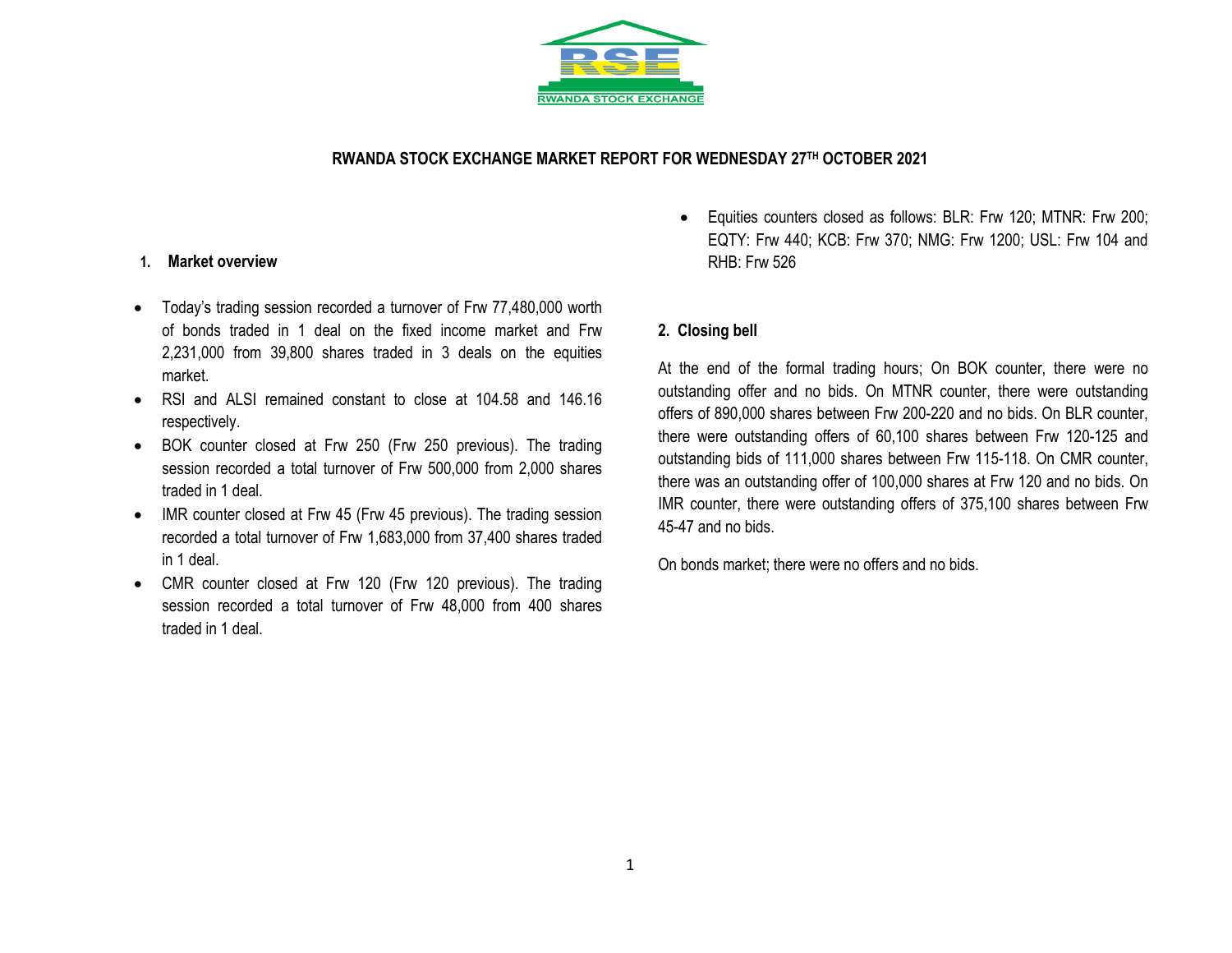# **3. Equities Market on 27/10/2021**

| <b>ISIN-CODE</b>    | <b>Stock</b> |       | Past 12<br>months<br>High - Low | <b>High</b> | Today's<br>session<br>Low | <b>Closing</b> | Prev. | Change  | <b>Volume</b> | <b>Value</b> |
|---------------------|--------------|-------|---------------------------------|-------------|---------------------------|----------------|-------|---------|---------------|--------------|
| RW000A1JCYA5        | <b>BOK</b>   | 250   | 225                             | 250         | 250                       | 250            | 250   | $+0.00$ | 2,000         | 500,000      |
| RW000A1H63N6        | <b>BLR</b>   | 124   | 100                             | 0.00        | 0.00                      | 120            | 120   | 0.00    | 0.00          | 0.00         |
| KE0000000380        | <b>NMG</b>   | 1,200 | 1,200                           | 0.00        | 0.00                      | 1,200          | 1,200 | 0.00    | 0.00          | 0.00         |
| KE0000000315        | <b>KCB</b>   | 370   | 370                             | 0.00        | 0.00                      | 370            | 370   | 0.00    | 0.00          | 0.00         |
| KE0000000489        | <b>USL</b>   | 104   | 104                             | 0.00        | 0.00                      | 104            | 104   | 0.00    | 0.00          | 0.00         |
| KE0000000554        | <b>EQTY</b>  | 440   | 440                             | 0.00        | 0.00                      | 440            | 440   | 0.00    | 0.00          | 0.00         |
| <b>RW000A2DN989</b> | <b>IMR</b>   | 47    | 42                              | 45          | 45                        | 45             | 45    | $+0.00$ | 37,400        | 1,683,000    |
| ZAE000244737        | <b>RHB</b>   | 526   | 526                             | 0.00        | 0.00                      | 526            | 526   | 0.00    | 0.00          | 0.00         |
| RW000A2QAPH5        | <b>CMR</b>   | 120   | 120                             | 120         | 120                       | 120            | 120   | $+0.00$ | 400           | 48,000       |
| RW000A3CNNB4        | <b>MTNR</b>  | 269   | 200                             | 0.00        | 0.00                      | 200            | 200   | 0.00    | 0.00          | 0.00         |

| <b>Market Status</b> |          |
|----------------------|----------|
| 08h50-08h59          | Pre-Open |
| 09h00-12h00          | Open     |
| 12h00-08h50          | Close    |

| <b>INDICES</b>                      | <b>Previous</b> | <b>Today</b> | <b>Points</b> | Change % |
|-------------------------------------|-----------------|--------------|---------------|----------|
| <b>RSI</b>                          | 104.58          | 104.58       | $+0.00$       | $+0.00$  |
| <b>ALSI</b>                         | 146.16          | 146.16       | $+0.00$       | $+0.00$  |
| <b>OTHER TRADING</b><br><b>STAT</b> |                 |              |               |          |
| <b>Shares traded</b>                | 0.00            | 39,800       | 39,800        | 100      |
| <b>Equity Turnover</b>              | 0.00            | 2,231,000    | 2,231,000     | 100      |
| Number of deals                     | 0.00            | 3.00         | 3.00          | 100      |

|                 | Exchange rate against Frw as at 27/10/2021 |        |          |  |  |  |  |  |  |
|-----------------|--------------------------------------------|--------|----------|--|--|--|--|--|--|
| <b>Currency</b> | <b>Sell</b>                                | Buy    | Average  |  |  |  |  |  |  |
|                 |                                            |        |          |  |  |  |  |  |  |
| <b>USD</b>      | 1,011.92                                   | 992.08 | 1,002.00 |  |  |  |  |  |  |
| <b>KES</b>      | 9.10                                       | 8.92   | 9.01     |  |  |  |  |  |  |
| <b>UGS</b>      | 0.28                                       | 0.27   | 0.28     |  |  |  |  |  |  |
| <b>BIF</b>      | 0.50                                       | 0.49   | 0.50     |  |  |  |  |  |  |
| <b>TZS</b>      | 0.44                                       | 0.43   | 0.43     |  |  |  |  |  |  |
| <b>ZAR</b>      | 68.15                                      | 66.82  | 67.49    |  |  |  |  |  |  |
|                 | <b>Market Capitalization (Frw)</b>         |        |          |  |  |  |  |  |  |
|                 | 3,726,510,000,616                          |        |          |  |  |  |  |  |  |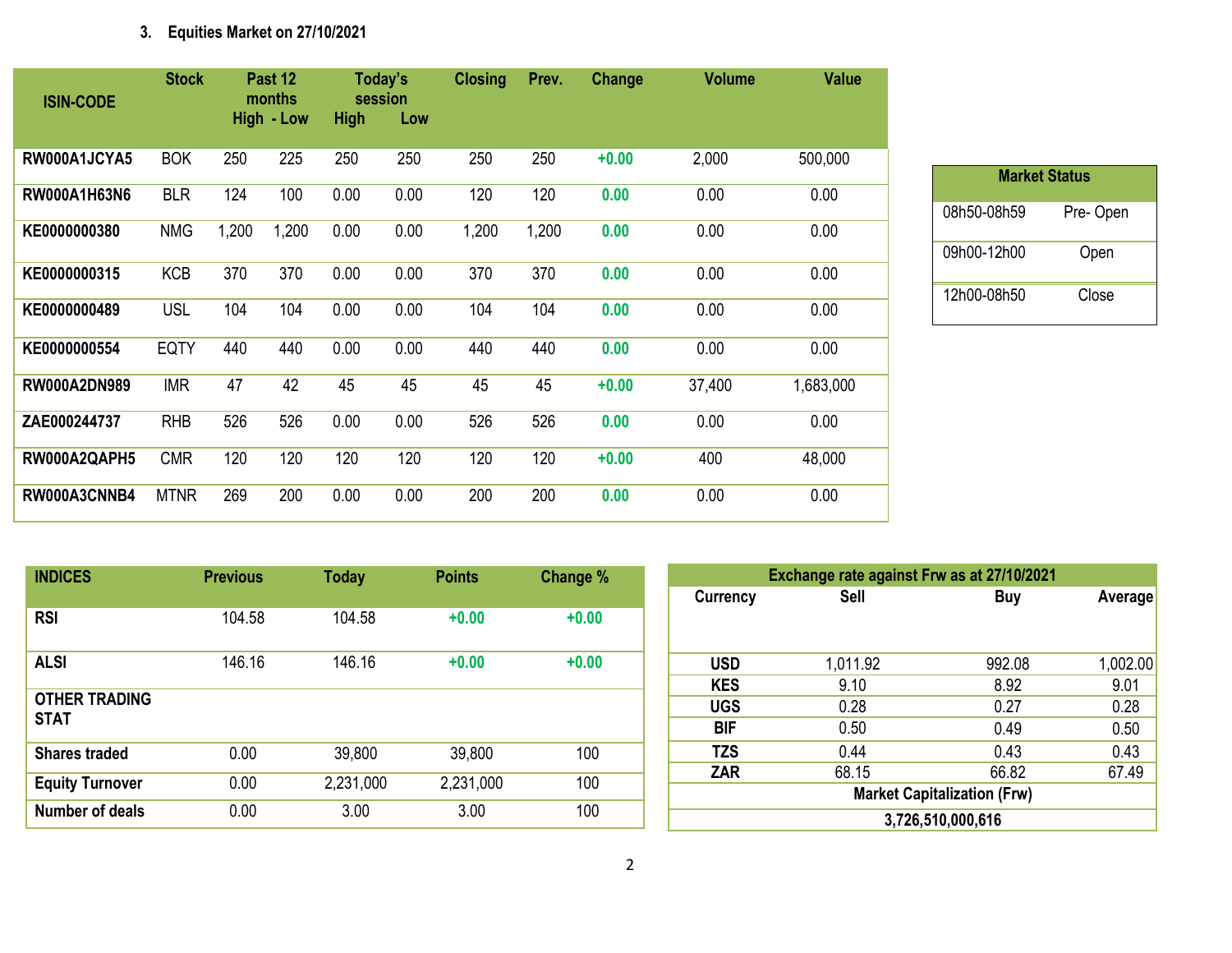## **4. INDICES**



## **5. Bond market on 27/10/2021**

### **A. Government bonds**

| <b>ISIN-CODE</b>    | <b>Status</b> | <b>Security</b> | <b>Maturity</b> | Coupon rate | Close.       | Prev.        | <b>Bids</b> | <b>Offers</b> | <b>Bond traded</b> |
|---------------------|---------------|-----------------|-----------------|-------------|--------------|--------------|-------------|---------------|--------------------|
|                     |               |                 |                 |             | <b>Price</b> | <b>Price</b> |             |               |                    |
| RW000A1ZTAM0        |               | FXD4/2014/7yrs  | 19/11/2021      | 12.475%     | 101          | 101          | 0.00        | 0.00          | 0.00               |
| <b>RW000A1Z2RJ7</b> |               | FXD2/2015/10yrs | 25/05/2025      | 12.925%     | 105          | 105          | 0.00        | 0.00          | 0.00               |
| RW000A182K48        |               | FXD2/2016/15Yrs | 09/05/2031      | 13.5%       | 103.5        | 103.5        | 0.00        | 0.00          | 0.00               |
| <b>RW000A19D0U5</b> |               | FXD1/2017/5Yrs  | 18/02/2022      | 12.375%     | 100.5        | 100.5        | 0.00        | 0.00          | 0.00               |
| <b>RW000A19JG53</b> |               | FXD2/2017/7Yrs  | 17/05/2024      | 12.675%     | 103.73       | 103.73       | 0.00        | 0.00          | 0.00               |
| <b>RW000A19NL84</b> |               | FXD3/2017/5Yrs  | 19/08/2022      | 12.200%     | 102          | 102          | 0.00        | 0.00          | 0.00               |
| <b>RW000A19S1Q4</b> | Re-opened     | FXD4/2017/7Yrs  | 15/11/2024      | 12.40%      | 104.5        | 104.5        | 0.00        | 0.00          | 0.00               |
| <b>RW000A19W8Z4</b> |               | FXD1/2018/5Yrs  | 17/02/2023      | 11.80%      | 102.25       | 102.25       | 0.00        | 0.00          | 0.00               |
| <b>RW000A19HS6</b>  | Re-opened     | FXD2/2018/10Yrs | 12/05/2028      | 12.50%      | 105.6        | 105.6        | 0.00        | 0.00          | 0.00               |
| RW000A194997        | Re-opened     | FXD3/2018/15Yrs | 05/08/2033      | 12.9%       | 103.7        | 103.7        | 0.00        | 0.00          | 0.00               |
| RW000A2RUZ00        |               | FXD4/2018/3Yrs  | 19/11/2021      | 11.150%     | 104          | 104          | 0.00        | 0.00          | 0.00               |
| RW000A2RYEG9        | Re-opened     | FXD1/2019/7Yrs  | 13/02/2026      | 11.850%     | 101.7        | 101.7        | 0.00        | 0.00          | 0.00               |
| <b>RW000A2R26W1</b> | Re-opened     | FXD2/2019/5Yrs  | 17/05/2024      | 11.300%     | 104          | 104          | 0.00        | 0.00          | 0.00               |
| <b>RW000A2R64M3</b> | Re-opened     | FXD3/2019/20Yrs | 29/07/2039      | 13.250%     | 103.9        | 103.9        | 0.00        | 0.00          | 0.00               |